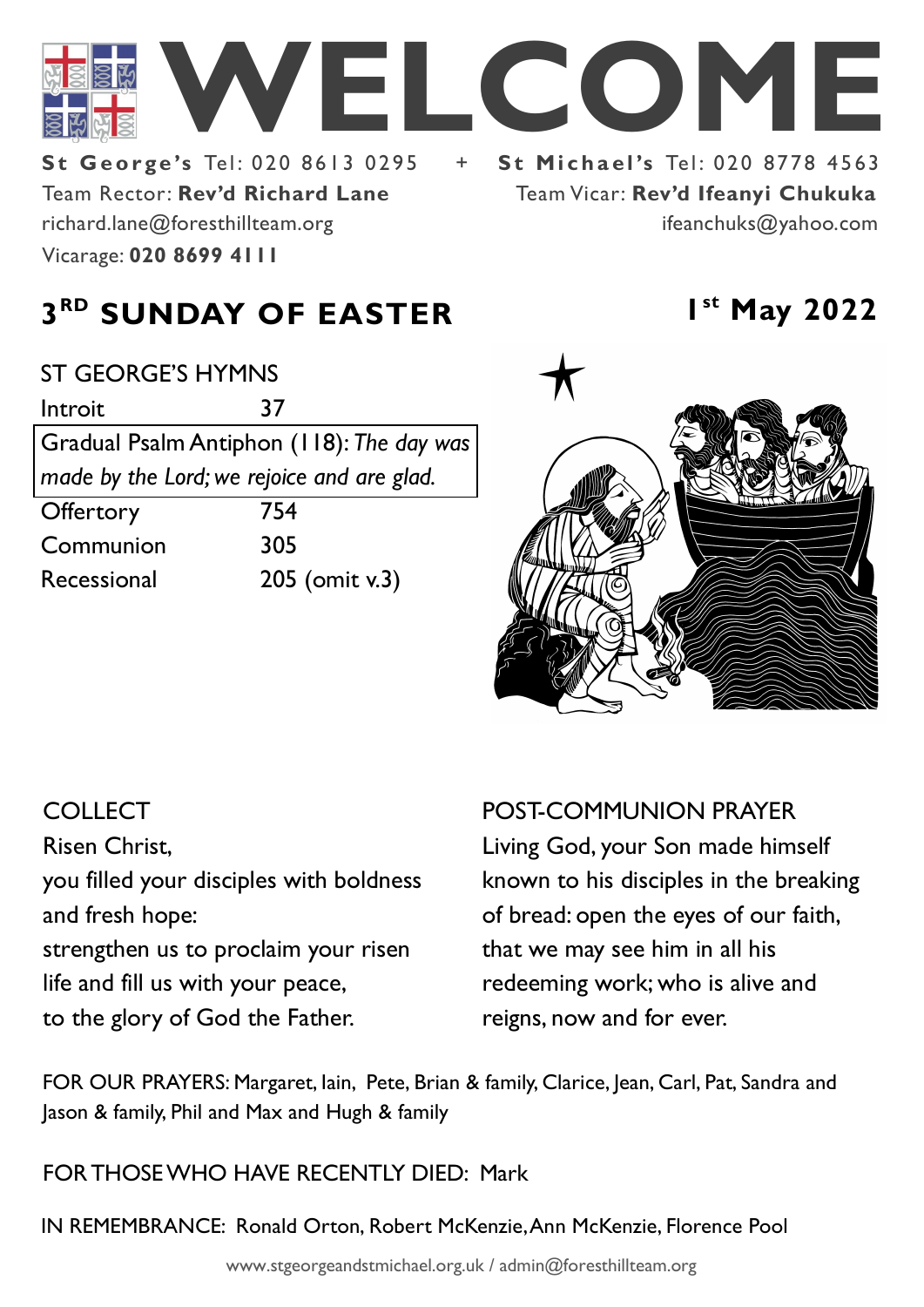### PRAYER FOR UKRAINE

Each Tuesday there will be an opportunity for prayer in church between 9.00am and 12noon.

 $@$ 

### BLUEBELL WALK

On **Sunday 1 May** 2022, Susie and Mo are doing the Bluebell Walk to raise funds for St Christopher's Hospice. Please support them if you can!

೧೪೧

## JUBILEE PARTY We will be holding a Jubilee Party (hopefully outdoors) on **Saturday 4th June** 2022 starting at 14.30. PLEASE SAVE THE DATE.

Fun for all the family including games for the children, a Jubilee Quiz and a Cream Tea of sandwiches, scones and cakes. The St George's Cocktail may also make an appearance !

Entrance complimentary but donations of ideas, help and cakes from all parts of the Commonwealth will be welcome.

Look out for more details over the coming weeks.

# **EVENTS THIS WEEK**

*Monday 2 May* Church: 18:45 - Meditation group Studio: 19:00 - 20:30 - Guides

## *Tuesday 3 May* **Church: 09:00-12:00 - Prayer for Ukraine**

Church: 09:30- Morning prayer Church: 10:30 - Eucharist Hall: 18:00-19:30 - Brownies Studio: 18:20-19:35 -Yoga class

## *Wednesday 4 May*

Hall: 18:00 - Cubs, 20:00 - Scouts Studio: 19:30-20:30 -Yoga class

## *Thursday 5 May* Chapel 18:30 - Eucharist service

*Friday 6 May* Church:19:00-21:00 New Life

# S*aturday 7 May* Church: 09:30 - Morning Prayer Studio: 11:00-12:00 -Yoga class *Sunday 1 May* Church: 10:00 - Eucharist Studio: 14:00 - 17:00 - Outside group

# **UPCOMING EVENTS**

*Saturday 4 June* Hall & outside: 14:30 - **Jubilee party**

### *4 - 6 November*  **Walsingham**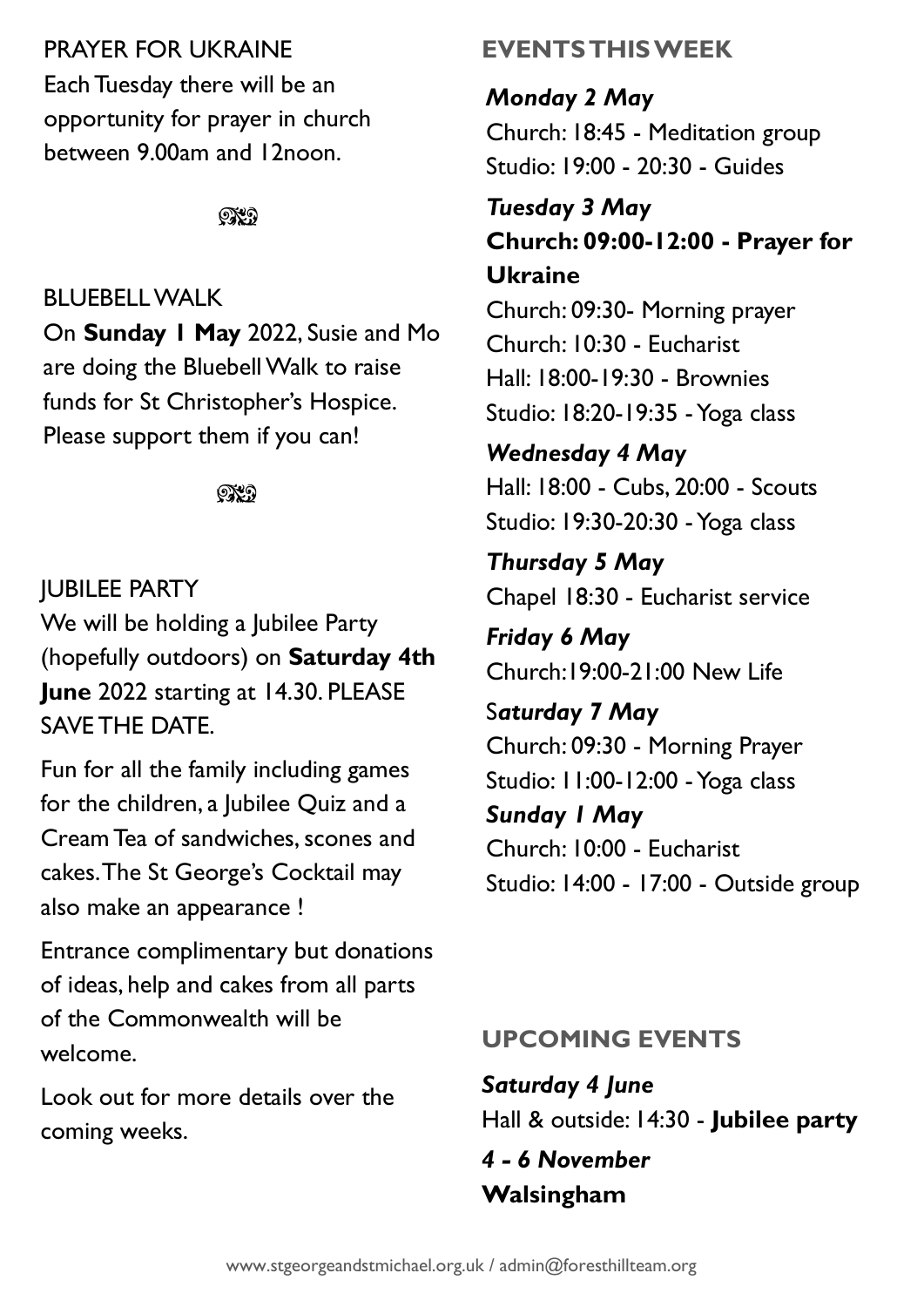#### NT: Acts 9: 1 - 6

Meanwhile Saul, still breathing threats and murder against the disciples of the Lord, went to the high priest  $^2$  and asked him for letters to the synagogues at Damascus, so that if he found any who belonged to the Way, men or women, he might bring them bound to Jerusalem.<sup>3</sup> Now as he was going along and approaching Damascus, suddenly a light from heaven flashed around him. <sup>4</sup> He fell to the ground and heard a voice saying to him, 'Saul, Saul, why do you persecute me?' <sup>5</sup> He asked, 'Who are you, Lord?' The reply came, 'I am Jesus, whom you are persecuting. <sup>6</sup> But get up and enter the city, and you will be told what you are to do.'

#### $@$

#### GOSPEL: John 21: 1—19

After these things Jesus showed himself again to the disciples by the Sea of Tiberias; and he showed himself in this way.<sup>2</sup> Gathered there together were Simon Peter, Thomas called the Twin, Nathanael of Cana in Galilee, the sons of Zebedee, and two others of his disciples. <sup>3</sup> Simon Peter said to them, 'I am going fishing.' They said to him, 'We will go with you.' They went out and got into the boat, but that night they caught nothing.

<sup>4</sup> Just after daybreak, Jesus stood on the beach; but the disciples did not know that it was Jesus.<sup>5</sup> Jesus said to them, 'Children, you have no fish, have you?' They answered him, 'No.' <sup>6</sup> He said to them, 'Cast the net to the right side of the boat, and you will find some.' So they cast it, and now they were not able to haul it in because there were so many fish.<sup> $7$ </sup> That disciple whom Jesus loved said to Peter, 'It is the Lord!' When Simon Peter heard that it was the Lord, he put on some clothes, for he was naked, and jumped into the lake. <sup>8</sup> But the other disciples came in the boat, dragging the net full of fish, for they were not far from the land, only about a hundred yards off. <sup>9</sup> When they had gone ashore, they saw a charcoal fire there, with fish on it, and bread. <sup>10</sup> Jesus said to them, 'Bring some of the fish that you have just caught.' <sup>11</sup> So Simon Peter went aboard and hauled the net ashore, full of large fish, a hundred and fifty-three of them; and though there were so many, the net was not torn.  $12$  lesus said to them, 'Come and have breakfast.' Now none of the disciples dared to ask him, 'Who are you?' because they knew it was the Lord.  $^{13}$  lesus came and took the bread and gave it to them, and did the same with the fish. <sup>14</sup> This was now the third time that Jesus appeared to the